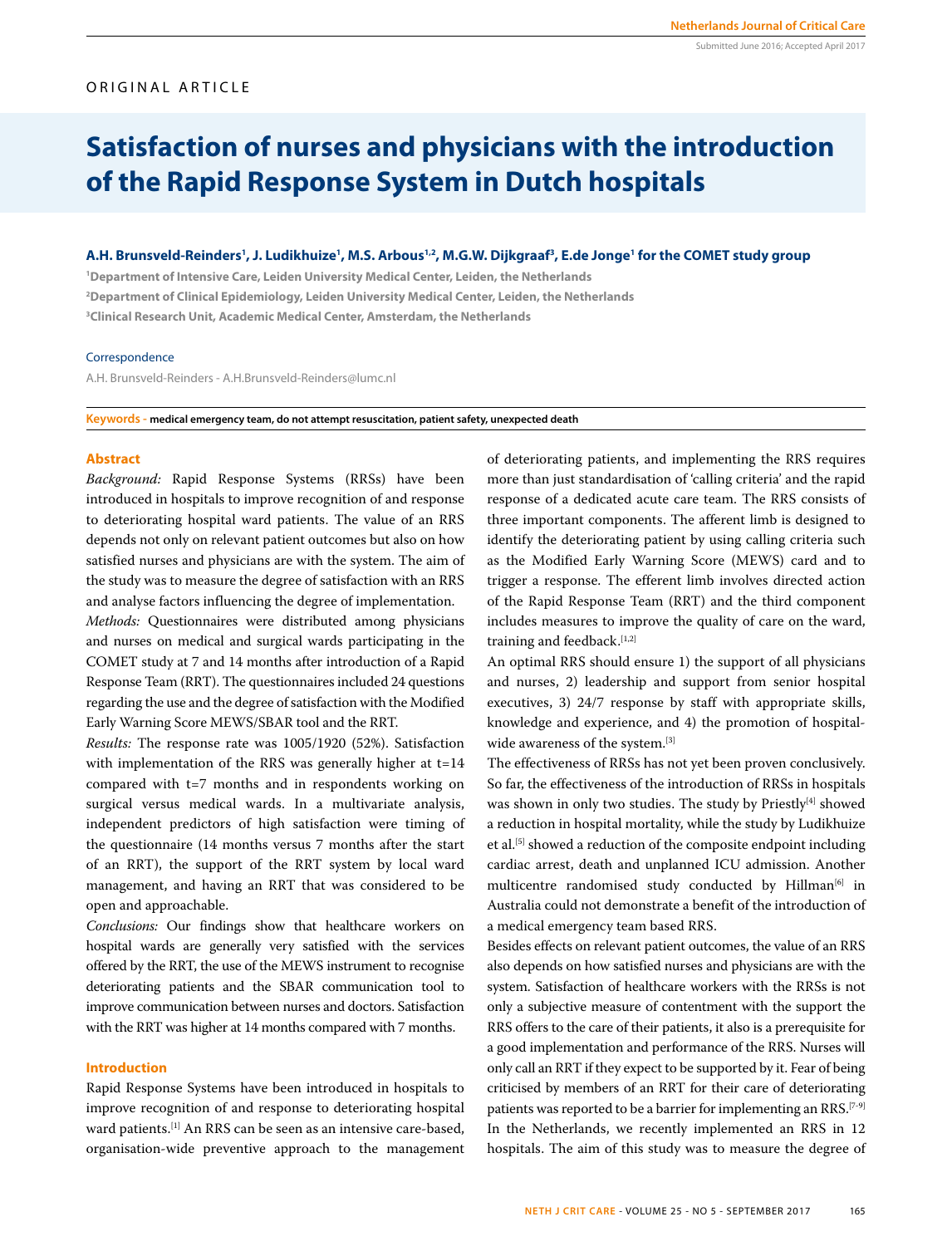Satisfaction with Rapid Response System

satisfaction of nurses and physicians with the implementation of an RRS and the perceived benefit of the system.

## **Material and methods**

### *Design, setting, participants*

This study is part of the Cost and Outcome Medical Emergency Team (COMET) study which was conducted in the Netherlands from 2009 to 2011. The COMET study was a pragmatic prospective before-after multicentre study in which 12 Dutch hospitals participated. The before period in which baseline characteristics were collected lasted five months. Subsequently, the RRS was introduced in a two-step fashion. First, in the MEWS/SBAR phase, which lasted 7 months, the Modified Early Warning Score (MEWS) card and the Situation Background Assessment Recommendation (SBAR) communication tool were introduced to identify patients at risk and to facilitate communication between nurses and physicians. Secondly, the RRT was implemented and this phase lasted 17 months; it was divided into two periods, namely RRT implementation and the Final RRT phase. In each participating hospital, patients of 18 years and older who were admitted to two surgical and two medical wards, the so-called COMET wards, were included. A full description of the study design *(figure 1)* has been published previously.[5,10]



#### **Figure 1.** Design of the COMET study

Following the baseline period of 5 months, the Modified Early Warning Score (MEWS)/Situation-Background-Assessment-Recommendation (SBAR) was implemented for 7 months and subsequently followed up for 17 months in which the rapid response team (RRT) was available. Effects of the RRT on outcomes were measured during the last 5 months and compared with the 5-month baseline period. During the entire length of the study, data were collected on all the endpoints. For further clarification, hospitals were able to start the study in a 3-month time period. The total study took 30 months, in which each hospital participated for 27 months Log Rank (Mantel-Cox analysis) p=0.004

During the second phase of the COMET study, questionnaires were distributed to nurses and physicians in all 12 participating hospitals to measure the satisfaction with the RRS on two different time points: 7 and 14 months after introduction of the RRT. On each occasion, participating hospitals distributed 80 questionnaires on the four COMET wards to nurses and physicians. The questionnaires were completed anonymously.

#### *Intervention*

The questionnaires included 24 questions covering three aspects: 1) questions on how respondents used the MEWS/SBAR tools and RRT, 2) level of satisfaction with MEWS/SBAR and RRT, and 3) characteristics of the respondents (physician/nurse, working on medical/surgical ward, gender, age, experience since graduation (years), employment in the hospital and current ward (years)). Responses to the questions were scored on a scale from  $0 -10$  ( $0 =$  totally disagree or never,  $10 =$  totally agree or always).

## *Ethical consideration*

The medical ethics committee of the Academic Medical Centre in Amsterdam waived the need for formal evaluation of the study due to the observational nature of the study. Consequently, the need for informed consent was not applicable.

#### *Statistical analysis*

Descriptive analyses are presented as raw numbers and percentages. Continuous data were presented as medians with interquartile range (IQR) due to non-normally distributed data. A bootstrap independent t-test was used for comparison of the time points, drawing 1000 samples of the same size as the original samples and with replacement, stratified by the timing of questionnaire. The generalised estimating equation (GEE) was applied to estimate the univariable association between predictors as measured by the questionnaire and satisfaction. The predictors used in GEE were 1) timing of questionnaire (7 and 14 months), 2) gender of respondent, 3) surgical/medical ward, 4) number of patients with MEWS ≥3 assessed by nurse or physician in the last 2 weeks, 5) age (years) of respondent, and 6) work experience (years) of respondent.

In the GEE, a binomial distribution was assumed after recoding the questions scored on a scale from 0 to 10 into a dichotomous

#### **Table 1.** Demographics

|                                                    | <b>RRT implementation phase</b> |                  |  |
|----------------------------------------------------|---------------------------------|------------------|--|
| <b>Questionnaire</b>                               | 7 months                        | 14 months        |  |
| Respondent, n (% of total)                         | 492 (51)                        | 513 (53)         |  |
| Gender, male, n (%)                                | 55 (11)                         | 73 (14)          |  |
| Age, mean $\pm$ SD                                 | $32.8 \pm 10.5$                 | $32.6 \pm 10.5$  |  |
| Reporter, n (%)                                    |                                 |                  |  |
| Physicians                                         | 52(11)                          | 56(11)           |  |
| <b>Nurses</b>                                      | 421 (85)                        | 438 (85)         |  |
| Other or unknown                                   | 19(4)                           | 19(4)            |  |
| Ward                                               |                                 |                  |  |
| Non-surgical ward                                  | 231 (47)                        | 248 (48)         |  |
| Surgical ward                                      | 251 (51)                        | 246 (48)         |  |
| Not reported                                       | 10(2)                           | 19(4)            |  |
| Experience since graduation (years), mean $\pm$ SD | $8.6 + 9.2$                     | $8.15 \pm 8.9$   |  |
| Employment in the hospital (months), mean $\pm$ SD | $96.9 \pm 105.2$                | $81.57 + 90.9$   |  |
| Employment on current ward (months), mean $\pm$ SD | $65.9 + 74.7$                   | $57.04 \pm 66.3$ |  |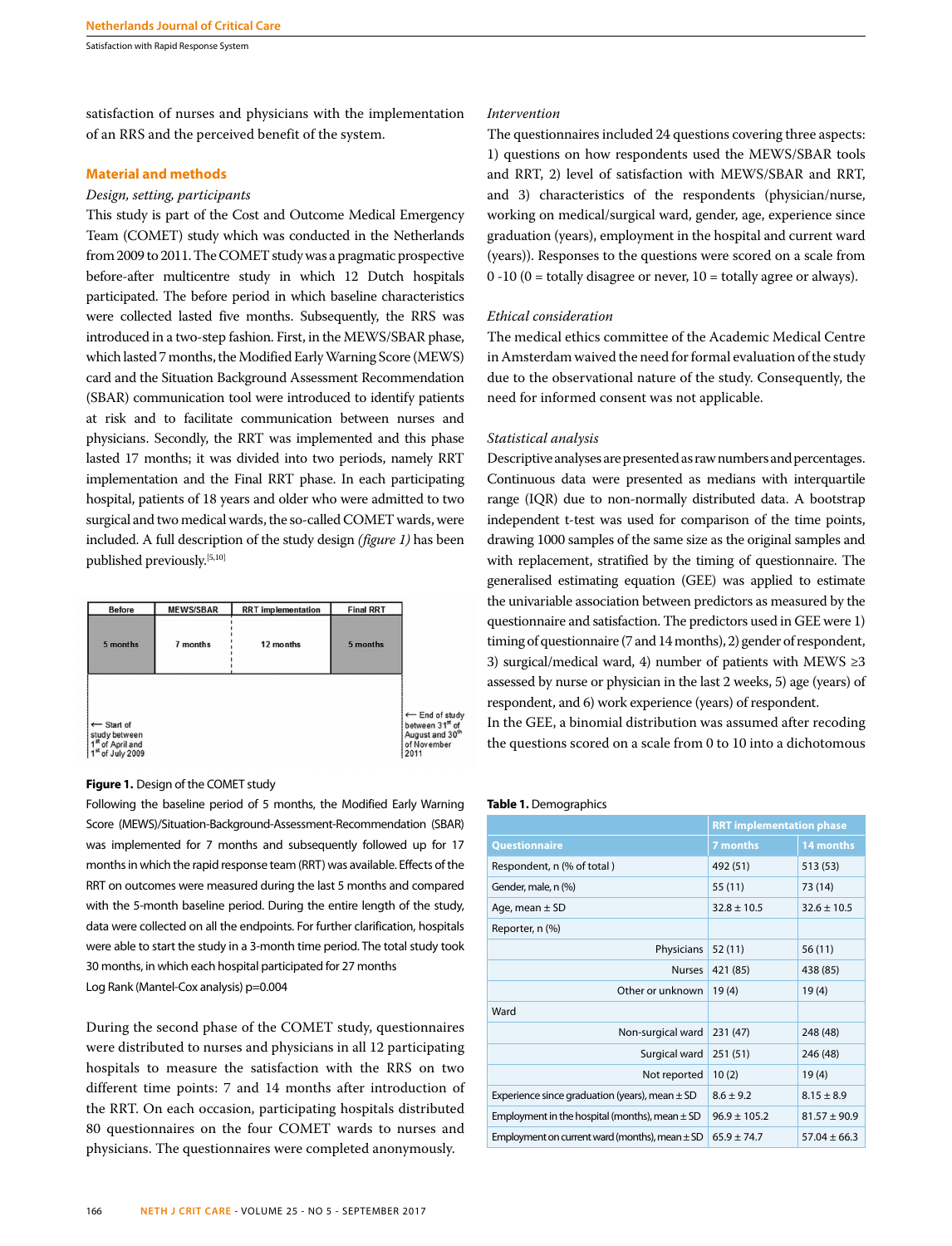**Table 2.** Characteristics of questionnaires, answers given by professionals

| <b>Questionnaire</b>                                                                                                        | <b>7 Months</b>     | <b>14 Months</b>    | p-value |
|-----------------------------------------------------------------------------------------------------------------------------|---------------------|---------------------|---------|
| Use of MEWS/SBAR                                                                                                            |                     |                     |         |
| If my patient has a MEWS $\geq$ 3, I always call the ward physician immediately                                             | $6.44(6.19-6.66)$   | $6.87(6.65 - 7.06)$ | 0.006   |
| I always use the SBAR communication tool in the communication between the nurse and physician                               | 5.29 (5.05-5.54)    | 5.49 (5.23-5.73)    | 0.245   |
| The RRS is fully incorporated in the daily care we provide to our patients on the ward                                      | 5.49 (5.28-5.68)    | $6.26(6.06-6.46)$   | 0.001   |
| The ward management supports the RRS concept                                                                                | 7.55 (7.36-7.74)    | 7.87 (7.71-8.03)    | 0.006   |
| Explaining the MEWS/SBAR and RRT procedure to a new colleague is not a problem                                              | $6.52(6.31-6.74)$   | 6.91 (6.75-7.09)    | 0.006   |
| <b>Satisfaction using MEWS/SBAR and RRT procedure</b>                                                                       |                     |                     |         |
| What is your general opinion about the MEWS tool?                                                                           | 7.17 (7.05-7.31)    | 7.55 (7.42-7.67)    | 0.001   |
| What is your general opinion about the use of SBAR communication tool?                                                      | $6.99(6.85 - 7.16)$ | 7.08 (6.93-7.21)    | 0.462   |
| What is your general opinion about the RRT?                                                                                 | 7.33 (7.18-7.47)    | 7.69 (7.56-7.81)    | 0.001   |
| The use of the MEWS/SBAR tool and RRT procedure creates an unbalanced increase in workload                                  | 3.71 (3.46-3.93)    | 3.32 (3.11-3.54)    | 0.016   |
| Using the MEWS/SBAR tool, deteriorating patients were identified earlier                                                    | $6.74(6.56-6.91)$   | 7.16 (6.99-7.31)    | 0.002   |
| The RRT is of added value over using the MEWS/SBAR tool in early recognition and treatment of deteriorating patients        | $6.73(6.55-6.91)$   | 7.02 (6.87-7.17)    | 0.015   |
| The presence of the RRT procedure in our hospital ensures that physicians review deteriorating patients earlier than before | $6.68(6.49-6.88)$   | $6.79(6.63-6.95)$   | 0.352   |
| The RRS is very relevant for my daily activities and I will keep using this in the future                                   | 7.01 (6.82-7.18)    | 7.44 (7.28-7.58)    | 0.001   |
| The RRS is an essential part of the daily care and should be employed in all hospitals                                      | 7.28 (7.12-7.43)    | 7.72 (7.58-7.84)    | 0.001   |
| <b>Rapid Response Team</b>                                                                                                  |                     |                     |         |
| The members of the RRT are kind and helpful during consultation                                                             | 7.19 (7.03-7.35)    | 7.54 (7.41-7.76)    | 0.001   |
| The members of the RRT have a low threshold to contact and are approachable                                                 | 7.22 (7.04-7.38)    | 7.48 (7.37-7.60)    | 0.017   |
| The members of the RRT give sufficient and high-quality bedside teaching during consultation                                | $6.43(6.23-6.62)$   | $6.51(6.34-6.68)$   | 0.583   |
| Negative experiences with the members of the RRT in the previous three months?                                              |                     |                     |         |
| The members of the RRT are unfriendly and not cooperative to the ward nurse and physician during consultation               | 2.14 (1.90-2.41)    | 2.09 (1.88-2.31)    | 0.799   |
| Members of the RRT give the feeling that they were called unnecessarily                                                     | $2.52(2.29-2.77)$   | 2.39 (2.18-2.60)    | 0.424   |
| The members of the RRT give the impression that the daily care on the ward is insufficient                                  | 2.56 (2.32-2.80)    | $2.64(2.45-2.86)$   | 0.555   |
| Possible delays in the RRS protocol                                                                                         |                     |                     |         |
| Nurses frequently activate the RRT instead of physicians                                                                    | 3.27 (3.04-3.49)    | 3.74 (3.54-3.96)    | 0.005   |
| The ward physicians adhere to the timeframe to call the RRT                                                                 | 4.91 (4.72-5.09)    | 4.78 (4.57-4.97)    | 0.350   |
| The RRT is always present within 10 minutes after the RRT call                                                              | $6.87(6.69-7.07)$   | $6.98(6.80-7.16)$   | 0.142   |

Questionnaire 7 and 14 months after implementation of RRT. Response to questions was scored on a scale from 0-10 (0=totally disagree or never, 10=totally agree or always. All data are presented as mean and 95% CI. Data were derived from answers to questions 3-21 of the questionnaire.

one. Score from 0 to 5 meant never or totally disagree and score from 6 to 10 meant always or totally agree. We indicated the reference category as the one which contained the most answers. Furthermore, a GEE was applied to estimate the multivariable association between demographic and process related items and overall satisfaction with the RRT. Associations were reported as relative risks (RR). Associations with p-values >0.1 were manually removed (backward stepwise) from the GEE. The level of significance was set at p<0.05. Statistical analysis was done using SPSS version 20.0 (Armonk, New York, USA).

#### **Results**

The response rate was 51% at 7 months and 53% at 14 months after RRT implementation. Of the returned questionnaires, 85% were filled in by nurses. Further details on the respondents are given in *table 1*.

Responses to the questionnaires at 7 months and 14 months are

given in *table 2*. According to their own answers, respondents were more likely to call the RRT if patients had a MEWS ≥3 points, and the RRS was more fully incorporated on the wards at 14 months compared with 7 months after its introduction. Also, at 14 compared with 7 months, support by the management on the ward was higher and it was more often considered 'no problem' to explain the RRS to colleagues. Satisfaction with the RRS was generally higher at 14 months. Concerning the perceived attitudes of members of the RRT, respondents tended to be more positive at 14 months than at 7 months.

*Table 3* reports the results of the GEE analysis. In the table, the RR for agreement with a certain statement of the survey is given for time of questionnaire (14 months versus 7 months), gender (female versus male), ward (surgical versus medical), observing patients with a MEWS ≥3 in the last week (≥ 1 patient versus 0 patients), age and work experience (years) are reported. For almost all statements, compliance of respondents and ward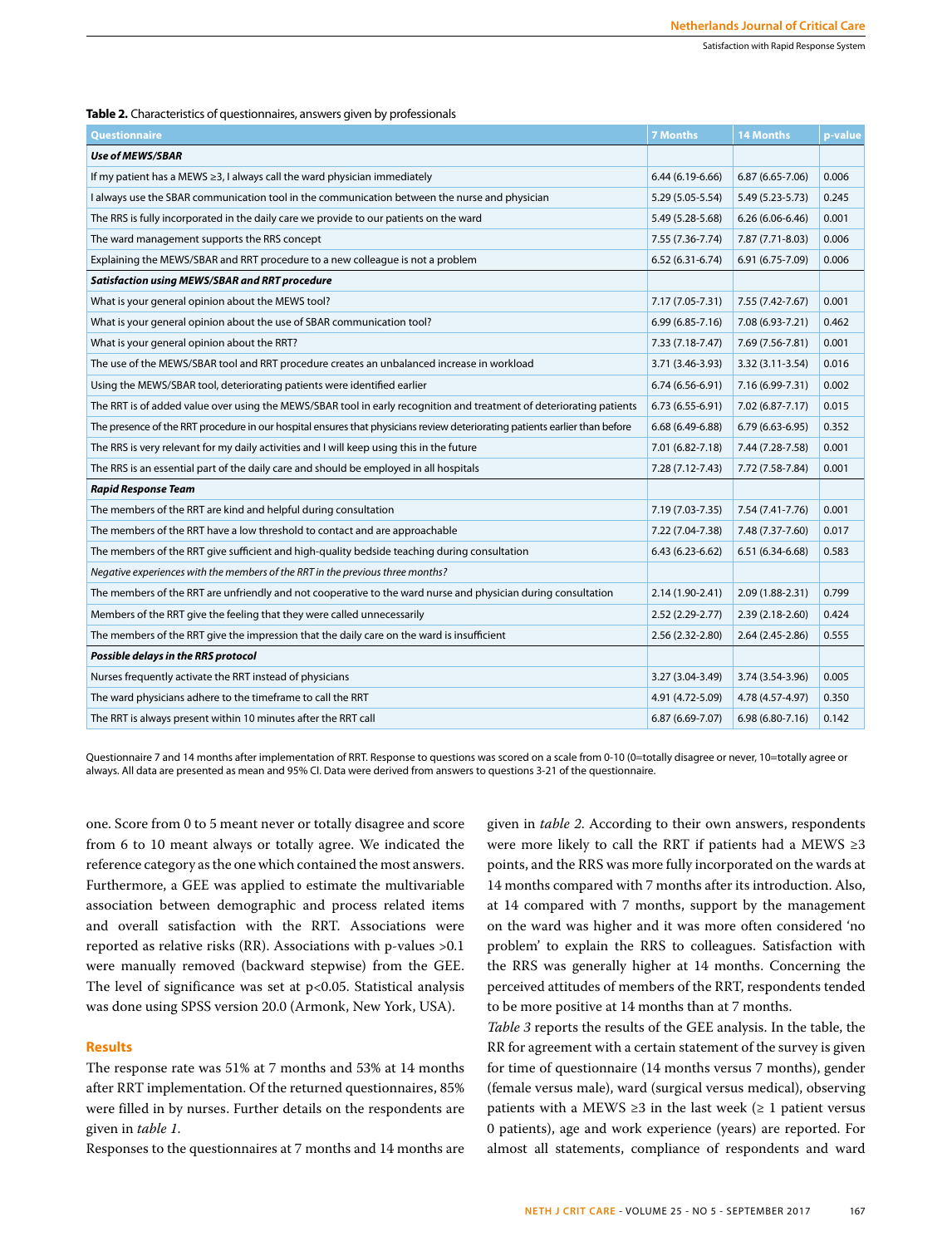Satisfaction with Rapid Response System

## **Table 3.** Association of characteristics of respondents with Rapid Response System-related behaviour and satisfaction

|                                                                                                                                   | <b>Timing (14 months</b><br>vs. 7 months) |             | <b>Female vs. male</b>     |             | <b>Surgical vs. medical</b> |             | <b>Experience with pa-</b><br>tients with MEWS > 3 |             | Age (years)                |             | <b>Work experience</b><br>(years) |             |
|-----------------------------------------------------------------------------------------------------------------------------------|-------------------------------------------|-------------|----------------------------|-------------|-----------------------------|-------------|----------------------------------------------------|-------------|----------------------------|-------------|-----------------------------------|-------------|
| <b>Use of MEWS/SBAR</b>                                                                                                           | <b>RR (95%CI)</b>                         | p-<br>value | <b>RR (95%CI)</b>          | p-<br>value | <b>RR (95%CI)</b>           | p-<br>value | <b>RR (95%CI</b>                                   | p-<br>value | <b>RR (95%CI)</b>          | p-<br>value | <b>RR (95%CI)</b>                 | p-<br>value |
| If my patient has a MEWS ≥3, I always call the<br>ward physician immediately                                                      | 1.182<br>$(0.974 - 1.034)$                | 0.091       | <b>NS</b>                  |             | 1.389<br>$(1.168 - 1.650)$  | 0.000       | <b>NS</b>                                          |             | <b>NS</b>                  |             | <b>NS</b>                         |             |
| I always use the SBAR communication tool in the<br>communication between the nurse and physician                                  | <b>NS</b>                                 |             | <b>NS</b>                  |             | 1.157<br>$(1.029 - 1.302)$  | 0.015       | <b>NS</b>                                          |             | <b>NS</b>                  |             | 1.008<br>$(1.004 - 1.013)$        | 0.000       |
| The RRS is fully incorporated in the daily care we<br>provide to our patients on the ward                                         | 1.429<br>$(1.271 - 1.605)$                | 0.000       | <b>NS</b>                  |             | 1.406<br>$(1.179 - 1.678)$  | 0.000       | <b>NS</b>                                          |             | <b>NS</b>                  |             | <b>NS</b>                         |             |
| The ward management supports the RRS concept                                                                                      | <b>NS</b>                                 |             | <b>NS</b>                  |             | 4.878<br>$(2.597 - 9.091)$  | 0.000       | 1.326<br>$(0.959 - 1.835)$                         | 0,089       | 1.018<br>$(0.998 - 1.038)$ | 0.084       | 0.979<br>$(0.959 - 1.000)$        | 0.051       |
| Explaining the MEWS/SBAR and RRT procedure to<br>a new colleague is not a problem                                                 | 1.311<br>$(1.086 - 1.605)$                | 0.005       | 1.383<br>$(1.001 - 1.908)$ | 0,049       | 1.585<br>(1.2591.996)       | 0.000       | <b>NS</b>                                          |             | <b>NS</b>                  |             | <b>NS</b>                         |             |
| Satisfaction using MEWS/SBAR and RRT procedure                                                                                    |                                           |             |                            |             |                             |             |                                                    |             |                            |             |                                   |             |
| What is your general opinion about the MEWS<br>tool?                                                                              | 1.479<br>$(1.059 - 2.066)$                | 0.021       | <b>NS</b>                  |             | 2.141<br>$(1.277 - 3.597)$  | 0.004       | <b>NS</b>                                          |             | <b>NS</b>                  |             | <b>NS</b>                         |             |
| What is your general opinion about the use of<br>SBAR communication tool?                                                         | <b>NS</b>                                 |             | <b>NS</b>                  |             | <b>NS</b>                   |             | <b>NS</b>                                          |             | 0.982<br>$(0.962 - 1.004)$ | 0.110       | 1.024<br>$(1.002 - 1.047)$        | 0.036       |
| What is your general opinion about the RRT?                                                                                       | 1.887<br>$(1.403 - 2.532)$                | 0.000       | <b>NS</b>                  |             | 2.475<br>$(1.479 - 4.149)$  | 0.001       | <b>NS</b>                                          |             | <b>NS</b>                  |             | <b>NS</b>                         |             |
| The use of the MEWS/SBAR tool and RRT procedure<br>creates an unbalanced increase in workload                                     | 0.723<br>$(0.873 - 0.598)$                | 0.001       | <b>NS</b>                  |             | <b>NS</b>                   |             | <b>NS</b>                                          |             | <b>NS</b>                  |             | 0.985<br>$(0.975 - 0.995)$        | 0.004       |
| Using the MEWS/SBAR tool, deteriorating patients<br>are identified earlier                                                        | 1.344<br>$(1.044 - 1.733)$                | 0.022       | <b>NS</b>                  |             | 1.451<br>$(1.156 - 1.821)$  | 0.001       | <b>NS</b>                                          |             | 1.013<br>$(1.002 - 1.025)$ | 0.021       | <b>NS</b>                         |             |
| The RRT is of added value over using the MEWS/<br>SBAR tool in early recognition and treatment of<br>deteriorating patients       | 1.460<br>$(1.209 - 1.761)$                | 0.000       | <b>NS</b>                  |             | 1.855<br>$(1.600 - 2.146)$  | 0.000       | <b>NS</b>                                          |             | <b>NS</b>                  |             | <b>NS</b>                         |             |
| The presence of the RRT procedure in our hospital<br>ensures that physicians review deteriorating<br>patients earlier than before | <b>NS</b>                                 |             | <b>NS</b>                  |             | 1.957<br>$(1.634 - 2.347)$  | 0.000       | <b>NS</b>                                          |             | <b>NS</b>                  |             | 1.013<br>$(1.003 - 1.024)$        | 0.010       |
| The RRS is very relevant for my daily activities and<br>I will keep using this in the future                                      | 1.773<br>$(1.294 - 2.427)$                | 0.000       | <b>NS</b>                  |             | 2.793<br>$(1.887 - 4.132)$  | 0.000       | <b>NS</b>                                          |             | <b>NS</b>                  |             | <b>NS</b>                         |             |
| The RRS is an essential part of the daily care and<br>should be employed in all hospitals                                         | 1.520<br>$(1.224 - 1.887)$                | 0.000       | <b>NS</b>                  |             | 2.801<br>$(1.898 - 4.132)$  | 0.000       | <b>NS</b>                                          |             | 0.979<br>$(0.956 - 1.003)$ | 0.087       | 1.025<br>$(1.002 - 1.049)$        | 0.037       |
| <b>Rapid Response Team</b>                                                                                                        |                                           |             |                            |             |                             |             |                                                    |             |                            |             |                                   |             |
| The members of the RRT are kind and helpful<br>during consultation?                                                               | 1.848<br>$(1.253 - 2.725)$                | 0.002       | 1.821<br>$(1.295 - 2.564)$ | 0.001       | 1.645<br>$(1.095 - 2.463)$  | 0.016       | 1.534<br>$(0.980 - 2.398)$                         | 0.061       | <b>NS</b>                  |             | <b>NS</b>                         |             |
| The members of the RRT have a low threshold to<br>contact and are easily reachable                                                | 1.555<br>$(1.175 - 2.058)$                | 0.002       | 1.502<br>$(1.013 - 2.227)$ | 0.043       | 1.563<br>$(1.171 - 2.088)$  | 0.002       | 1.412<br>$(1.048 - 1.923)$                         | 0.028       | <b>NS</b>                  |             | <b>NS</b>                         |             |
| The members of the RRT give sufficient and high-<br>quality bedside teaching during consultation                                  | <b>NS</b>                                 |             | <b>NS</b>                  |             | 1.524<br>$(1.181 - 1.969)$  | 0.001       | <b>NS</b>                                          |             | <b>NS</b>                  |             | <b>NS</b>                         |             |
| In the last three months negative experiences<br>with the members of the RRT?                                                     |                                           |             |                            |             |                             |             |                                                    |             |                            |             |                                   |             |
| The members of the RRT were unfriendly and<br>not cooperative to the ward nurse and physician<br>during consultation              | <b>NS</b>                                 |             | <b>NS</b>                  |             | 0.618<br>$(0.321 - 1.190)$  | 0.150       | <b>NS</b>                                          |             | <b>NS</b>                  |             | <b>NS</b>                         |             |
| Members of the RRT gave the feeling that they<br>were called unnecessarily                                                        | <b>NS</b>                                 |             | <b>NS</b>                  |             | 0.613<br>$(0.421 - 0.894)$  | 0.011       | <b>NS</b>                                          |             | 1.018<br>$(1.001 - 1.035)$ | 0.040       | <b>NS</b>                         |             |
| The members of the RRT gave the impression that<br>the daily care on the ward is insufficient                                     | <b>NS</b>                                 |             | <b>NS</b>                  |             | NS                          |             | <b>NS</b>                                          |             | 1.000<br>$(0.990 - 1.010)$ | 0.962       | <b>NS</b>                         |             |
| Is there any delay in the process?                                                                                                |                                           |             |                            |             |                             |             |                                                    |             |                            |             |                                   |             |
| Nurses frequently activate the RRT instead of<br>physicians                                                                       | 1.073<br>$(1.013 - 1.138)$                | 0.017       | <b>NS</b>                  |             | 1.093<br>$(0.999 - 1.196)$  | 0.053       | 0.872<br>$(0.822 - 0.925)$                         | 0.000       | 0.994<br>$(0.991 - 0.997)$ | 0,000       | 1.004<br>$(1.000 - 1.008)$        | 0.037       |
| The ward physician adhere to the time frame to<br>call the RRT                                                                    | <b>NS</b>                                 |             | <b>NS</b>                  |             | <b>NS</b>                   |             | <b>NS</b>                                          |             | 1.008<br>$(1.000 - 1.016)$ | 0.045       | 0.993<br>$(1.000 - 1.001)$        | 0.097       |
| The RRT is always present within 10 minutes after<br>the RRT call                                                                 | 1.200<br>$(0.996 - 1.449)$                | 0.056       | <b>NS</b>                  |             | 1.307<br>$(1.124 - 1.522)$  | 0.001       | <b>NS</b>                                          |             | <b>NS</b>                  |             | <b>NS</b>                         |             |

Relative risk (RR) of characteristics of respondents with RRS-related behaviours and satisfaction. RR >1 indicates higher satisfaction or agreement with statement. Response to questions was originally scored on a scale from 0-10 (0=totally disagree or never, 10=totally agree or always). For this analysis answers were dichotomously recoded in a way that scores from 0=5 mean no or disagree and 6-10 means yes or agree. Data were derived from answers to question 3-21 of the questionnaire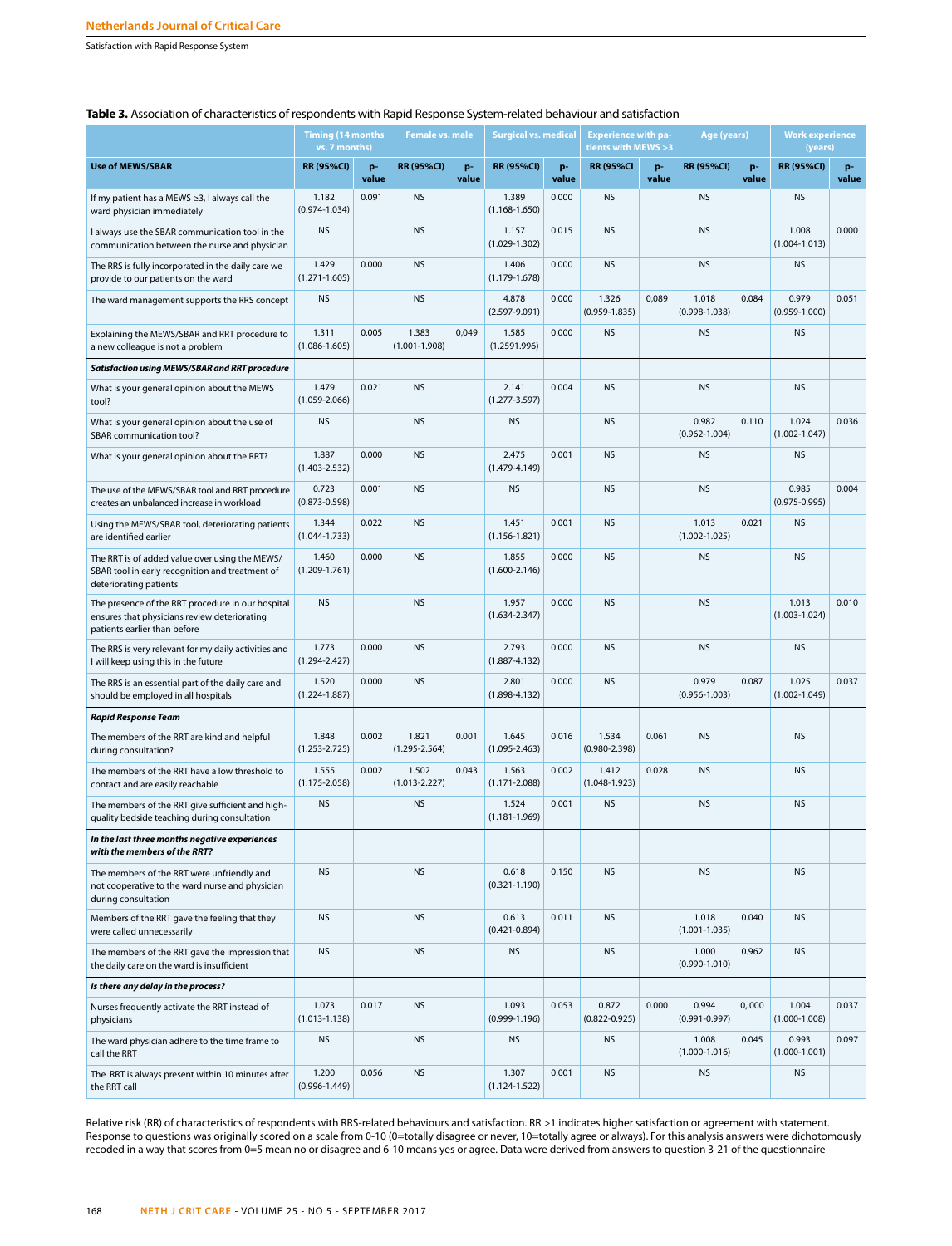**Table 4.** Multivariate analysis exploring the association of different aspects of the Rapid Response System (demographic and process related

|  | items) and overall satisfaction with RRS |
|--|------------------------------------------|
|--|------------------------------------------|

|                                                                                                  | <b>RR (95% CI)</b>  |
|--------------------------------------------------------------------------------------------------|---------------------|
| Support of RRS by ward management                                                                | 3.497 (1.802-6.803) |
| The members of the RRT are kind and helpful during<br>consultation                               | 4.149 (1.825-9.434) |
| The members of the RRT have a low threshold to<br>contact and are easily reachable               | N <sub>S</sub>      |
| The members of the RRT give sufficient and high-<br>quality bedside teaching during consultation | N <sub>S</sub>      |
| Members of the RRT give the feeling that they were<br>called unnecessarily                       | N <sub>S</sub>      |
| The members of the RRT give the impression that the<br>daily care on the ward is insufficient    | N <sub>S</sub>      |
| Nurses frequently activate the RRT instead of<br>physicians                                      | <b>NS</b>           |
| The ward physician sticks to the timeframe to call the<br><b>RRT</b>                             | N <sub>S</sub>      |
| The RRT is always present within 10 minutes after the<br>RRT call                                | <b>NS</b>           |
| Timing of questionnaire (14 months versus 7 months)                                              | 1.495 (0.959-2.331) |
| Surgical versus medical ward                                                                     | <b>NS</b>           |

Relative risk (RR) of characteristics of respondents with RRS-related behaviours and satisfaction. RR > 1 indicates higher satisfaction of agreement statement. Response to questions was originally scored on a scale from 0-10 (0=totally disagree or never, 10=totally agree or always). For this analysis answers were dichotomously recoded in a way that scores from 0-5 mean 'no or disagree' and 6-10 means 'yes or agree'. Data were derived from answers to questions that were related in our opinion to the process.

management with the RRS as well as satisfaction with the RRS was higher at 14 months compared with 7 months, and also higher in respondents working on surgical versus medical wards. More years of experience as nurse or physician were associated with higher compliance and satisfaction for some but not all statements. Gender, age and experience with patients with MEWS ≥3 showed no association with agreement with the given statements.

The multivariable analysis on factors associated with overall satisfaction with the RRT is shown in *table 4*. Independent predictors of satisfaction were duration of experience with the RRS (14 versus 7 months after implementation of the RRS), support of the RRS by local ward management, and having an RRT considered to be 'open' and 'approachable'.

## **Discussion**

In this study we found that nurses and physicians working on hospital wards in the Netherlands are generally very satisfied with the services offered by the RRT, with the MEWS instrument to recognise patients at risk and with the SBAR communication tool to improve communication about deteriorating patients between nurses and doctors. At 14 months after implementation of the RRT, respondents valued these components of the RRS even more than at 7 months after implementation. Accordingly,

we found high agreement of respondents with the statement that RRTs should be installed in all hospitals and that they were willing to use it in the future.

Our findings from the Netherlands are in agreement with earlier reports on attitudes of healthcare workers regarding RRTs. Studies from Saudi Arabia,<sup>[11]</sup> Australia,<sup>[9,12]</sup> Italy<sup>[13]</sup> and Canada<sup>[8]</sup> and the USA[14] all reported very high satisfaction with RRTs by nurses and doctors. RRTs were believed to prevent cardiac arrests[8,12] and allowed nurses to seek help if they were worried about their patients.[8] We found that nurses and physicians on surgical wards expressed higher satisfaction with the RRT than colleagues on medical wards. The use of the different components of the RRT system was also higher on surgical wards and the management on the surgical ward was more supportive regarding the RRT than on medical wards. The same difference in attitudes towards the RRT between surgical and medical wards was also reported in studies from Italy, Australia and Canada.<sup>[8,13,15]</sup> It has been suggested that the benefits from an RRT may be more pronounced on a surgical ward because surgeons are more often busy in the operating room and not available for care on the ward. Furthermore, many doctors and nurses of surgical wards feel inadequate in managing critical patients and are accustomed to relying on external consultants for managing medical problems.<sup>[13]</sup> As severe adverse events are common after surgery, RRTs may be especially beneficial in these patients. Indeed, Bellomo and co-workers reported that an RRT resulted in a 58% relative risk reduction in adverse outcomes and a 44% reduction in emergency ICU admissions after major surgery.<sup>[16]</sup>

In general, no association was found between satisfaction with RRT and either gender, experience with more than one deteriorating patient in the last two weeks, age of the respondent or years of experience in healthcare. Only a few individual statements showed such an association. More years of experience were associated with more agreement with the statement 'I always use the SBAR communication tool in the communication between nurse and physician', and also with the statement 'an RRT in the hospital means that deteriorating patients are reviewed earlier'. In other studies seniority of nurses was shown to be associated with a higher appreciation of the RRT.[13] In our multivariate analysis, an RRT considered to be 'open' and 'approachable' during consultation was associated with higher overall satisfaction with the RRT by healthcare workers. This can be a direct positive effect of being kind and helpful. If so, RRTs should be urged to be kind and helpful to facilitate implementation of the rapid response system in hospitals. Alternatively, it is also possible that nurses and doctors who are satisfied with the RRT for other reasons are also more positive about how the RRT operates.

The high satisfaction with an RRT found in our study is not necessarily representative for large-scale implementation in real-life settings. We cannot exclude that implementation